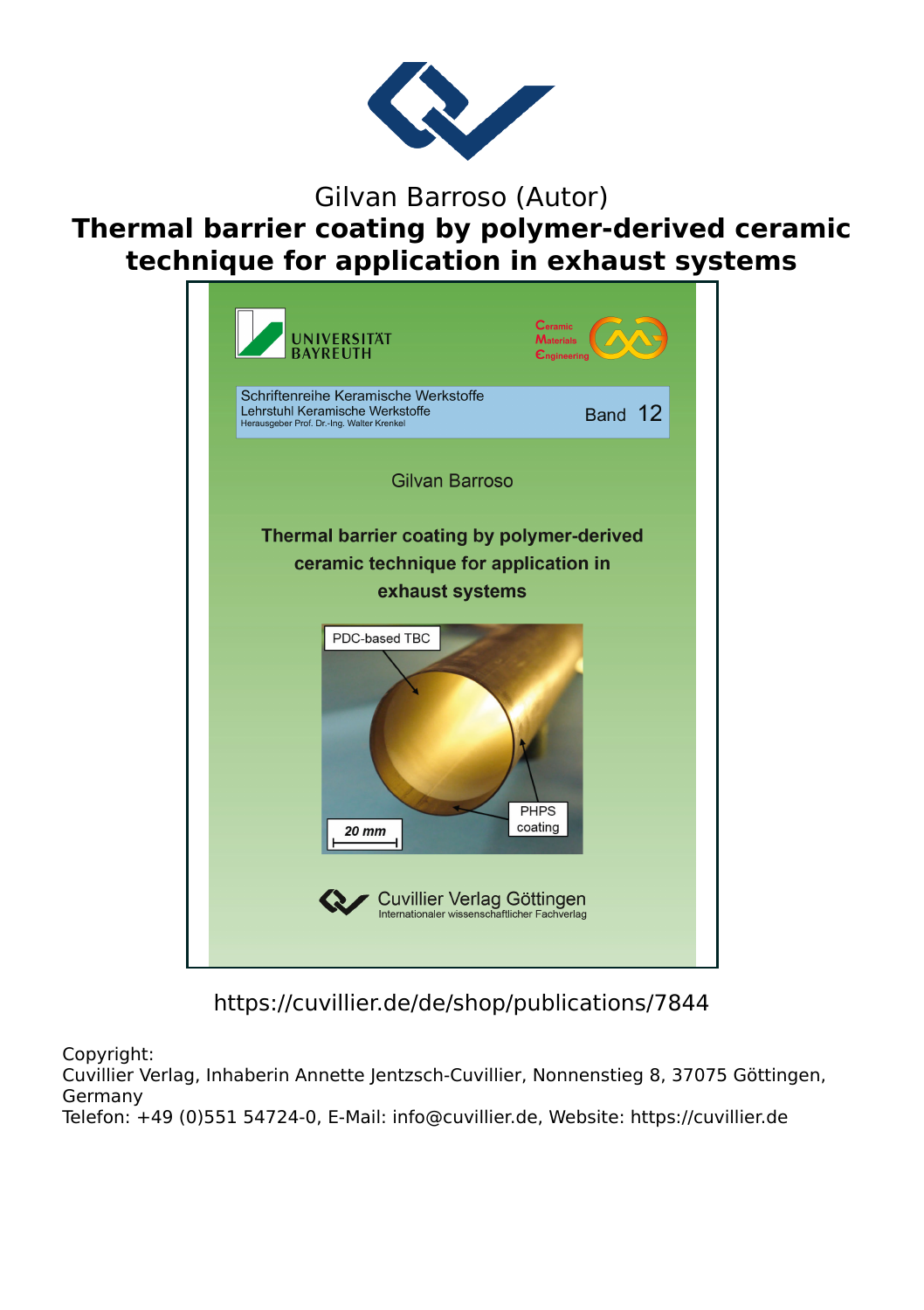#### 4

## **1 INTRODUCTION, MOTIVATION AND OBJECTIVES**

A great step in the technological development of civilizations was the combination of different materials to obtain the desired final properties. In this context, the development of coatings stands out, as they can modify substrates to change appearance, functionality and/or increase resistance against the environmental conditions. Due to their intrinsic properties, polymeric, metallic and ceramic coatings are suitable for different applications. However, not only the properties, but also the processing plays an important role in the choice of the coating materials. As a consequence, even though a given material may offer the best properties for the intended application, the processing of this material as a coating may be too difficult and expensive, or even impossible. Indeed, in more extreme conditions, like harsh environments and high temperature applications, the hall of materials with sufficient resistance is limited, and ceramic coatings are often the only suitable option. Contradictorily, the same properties – like high hardness and stability up to very high temperatures – make the processing of these coatings a great technological challenge, requiring generally expensive and/or timeconsuming processes.

Another characteristic of the processing of ceramic coatings, which increase the difficulty of the processing, are the synergistic effects resulting from interactions between coating, substrate and environment. These effects become even more relevant when coatings are deposited onto non-ceramic substrates. Good examples of such systems are thermal barrier coatings (TBCs) [PaGJ2002]. These coatings provide the surface of metallic substrates  $-$  in general, with lower temperature resistance  $-$  properties of refractory ceramics. Due to the low thermal conductivity of these coatings, the temperature of the substrate is reduced, enabling the expansion of application limits of the metal and extension of the lifespan of metallic parts.

The predecessors of TBCs were enamel coatings developed for military engines in the 1950s. However, it was only two decades later that TBCs were successfully applied in gas turbine to protect parts against damages caused by the high temperatures [Mill1997]. This was an important technological improvement for aerospace and energy industries, as an enhanced temperature resistance of the parts enabled operation of turbines with higher inlet temperatures, resulting in a significant increase of turbine efficiency. Since then, application of TBCs has expanded significantly [KuKa2016]. In military and aerospace sectors, TBCs have also been used on wings and nose of rockets and missiles, in order to protect these parts against heat generated by dislocation at extreme velocities, and at the inside of combustion chambers. The automotive industry has been applying TBCs for two main reasons. The first relates to the performance of engines, where TBCs protect the combustion chambers and piston tops, enabling higher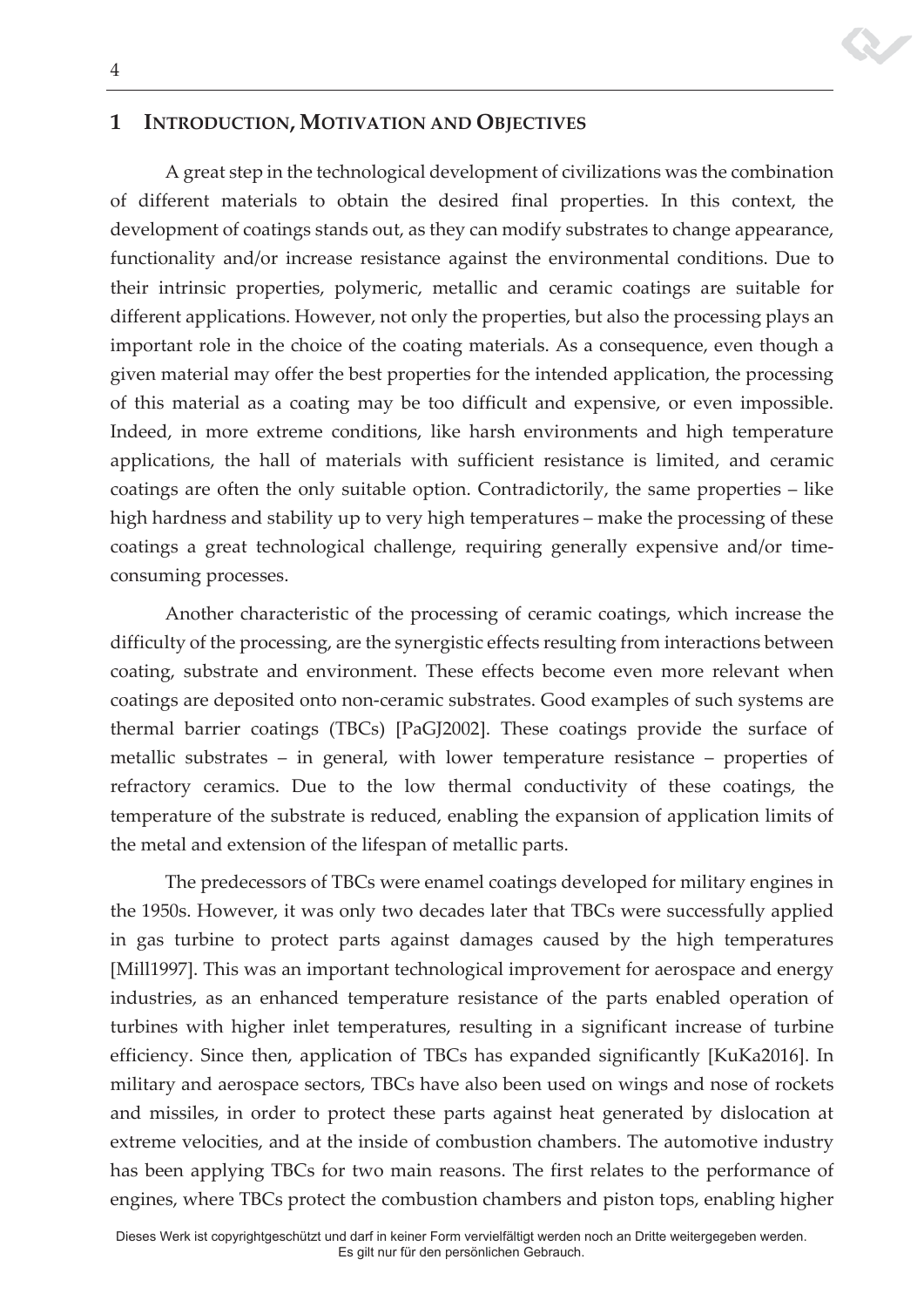combustion temperatures without damages to the engine. Higher combustion temperatures are associated with higher efficiency and reduction of emissions. The second application relates to the protection of parts surrounding hot components. In this case, TBCs deposited on the exterior side of hot components reduce heat transfer to the environment, protecting less temperature-resistant parts in the surroundings from excessive heat.

In aerospace, energy and military sectors, priority is to obtain effective, reliable and durable coatings, whereas processing cost is a secondary aspect. For automotive applications, however, processing cost is decisive and limits the range of application of TBCs. Hence, although very effective, the use of TBCs by the automotive industry is still limited to isolated branches, like racing and military vehicles, and to high-end segments.

A third possible automotive application aims the increase of efficiency of exhaust systems by depositing TBCs on the inside of exhaust pipes. The advent of internal combustion engines brought with it great concerns about air pollution, especially from the 1950s, when photochemical smog and acid rain have become frequent occurrences in large cities. Several technologies have been implemented  $-$  e.g. three-way catalytic converters - and automotive emissions reduced drastically since then. Nevertheless, legislations worldwide have been frequently reducing emission limits further, forcing the automotive industry to continuously search for ways to reduce these emissions. Catalytic converters are currently able to convert sufficiently gaseous pollutants during normal operation, in order to fulfill legislation requirements. However, the conversion rate in a catalytic converter is dependent on temperature. Hence, when the system is cold, catalytic converters are not able to convert gaseous pollutants sufficiently. Indeed, the socalled cold start behavior is responsible for the majority of automotive emissions [Reif2015]. The low thermal conductivity of a thermal barrier coating applied on the inside of pipes preceding the catalytic converter would reduce heat loss from the exhaust gas to the metallic pipes during the first seconds of operation. Thus, combustion gases would reach the catalytic converter with higher temperature and sufficient conversion rates would be achieved faster.

Together with high processing cost, feasibility of coating deposition onto the inside of pipes is a limiting factor, especially in the case of long pipes with small inner diameter. The APS method requires a plasma gun with much bigger dimensions than typical exhaust pipe diameters. EB-PVD, on the other hand, is a deposition technique in gas phase. Hence, only exposed surfaces can be coated homogeneously, which is not the case of the inside of pipes.

 Dieses Werk ist copyrightgeschützt und darf in keiner Form vervielfältigt werden noch an Dritte weitergegeben werden. Es gilt nur für den persönlichen Gebrauch.

 $\boldsymbol{\mathcal{S}}$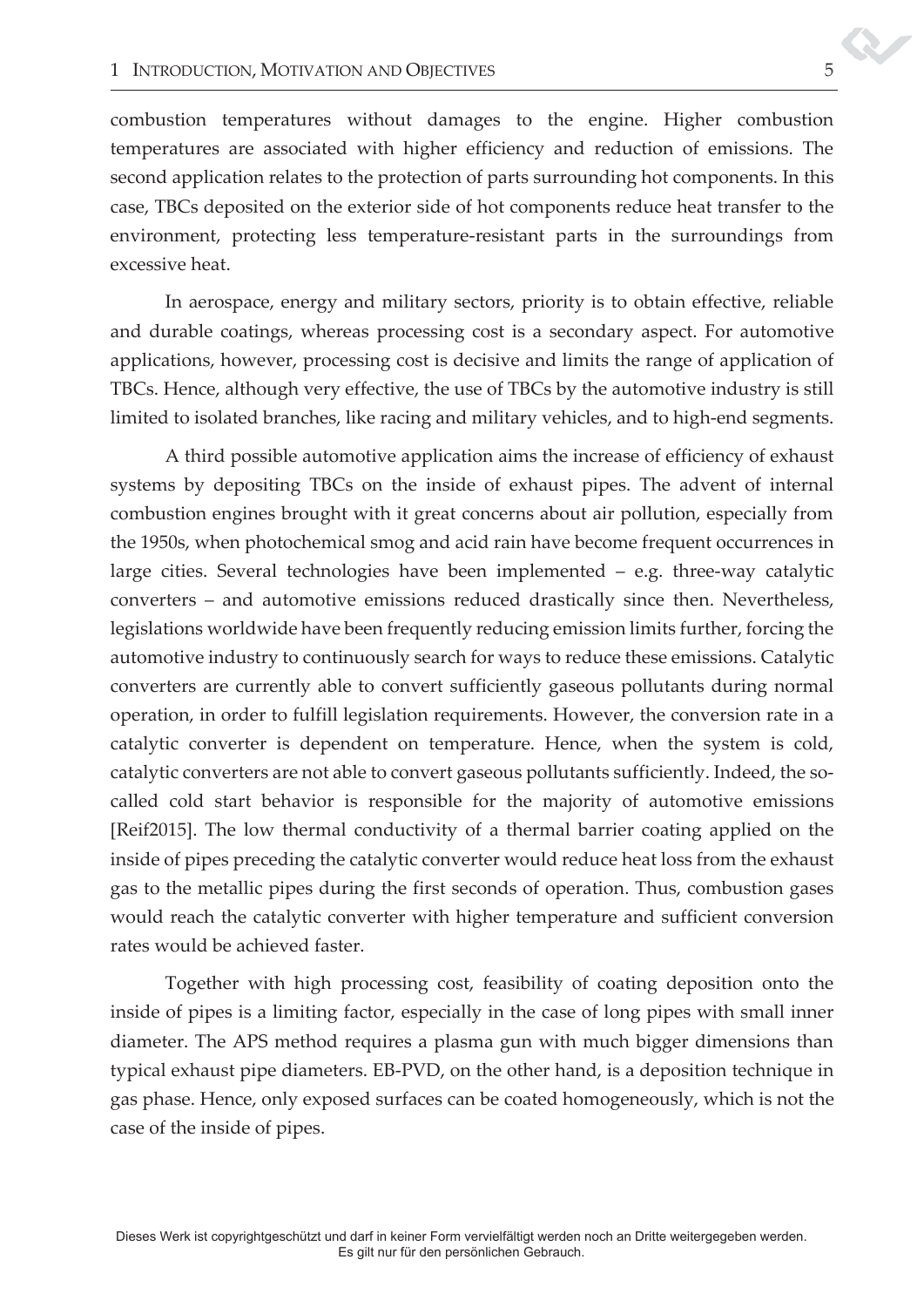In this context, the development of a thermal barrier coating by polymer-derived ceramic (PDC) technique is proposed. The PDC route enables deposition of silicon-based polymeric coatings in liquid phase by simple lacquer techniques. After deposition, a thermal treatment induces cross-linking and transformation of preceramic polymers into ceramic materials [CMRS2010]. This strategy enables a simple and relatively costeffective processing, and offers improved flexibility regarding substrate's geometry, which could open doors not only of the automotive industry, but also from other segments, to the use of TBCs in large scale.

To obtain a coating system with high thickness, strong adhesion, low thermal conductivity and high thermomechanical stability is the greatest challenge of this development, since most PDC-based coatings on metallic substrates are limited to a few microns in thickness and/or to application temperatures up to ~800 °C. The coatings developed in this work should have a thermal conductivity comparable to conventional TBCs, sufficient thermal stability for application in exhaust systems, and a large thickness obtained by a single deposition step to reduce processing time. The thermal conductivity must remain low up to temperatures sufficient for the catalytic converter to achieve full conversion of the pollutants, i.e. about 500 °C [YuKi2013, Reif2015]. Furthermore, to enable application in exhaust systems, deposition on the inside of exhaust pipes must be feasible.

In automotive exhaust systems, maximum temperatures of ~950 °C may occur. Thus, the developed coatings must be able to withstand such conditions. However, exhaust systems of conventional vehicles reach temperatures above 900 °C only sporadically and for a few seconds at a time. In fact, exhaust system developers consider average temperatures of 700-750 °C as typical for exhaust pipes located between manifold and catalytic converter. Thus, although the coating system must be able to withstand temperatures as high as 950 °C for short periods, they must resist long-term exposure to temperatures of at least 750 °C. Moreover, severe temperature variations occur in exhaust systems, especially during winter or rainy days, due to water splashes. Hence, the coatings must also withstand thermal shock of at least 700-800 °C, corresponding to the immediate cooling from normal operation conditions to negative ambient temperatures.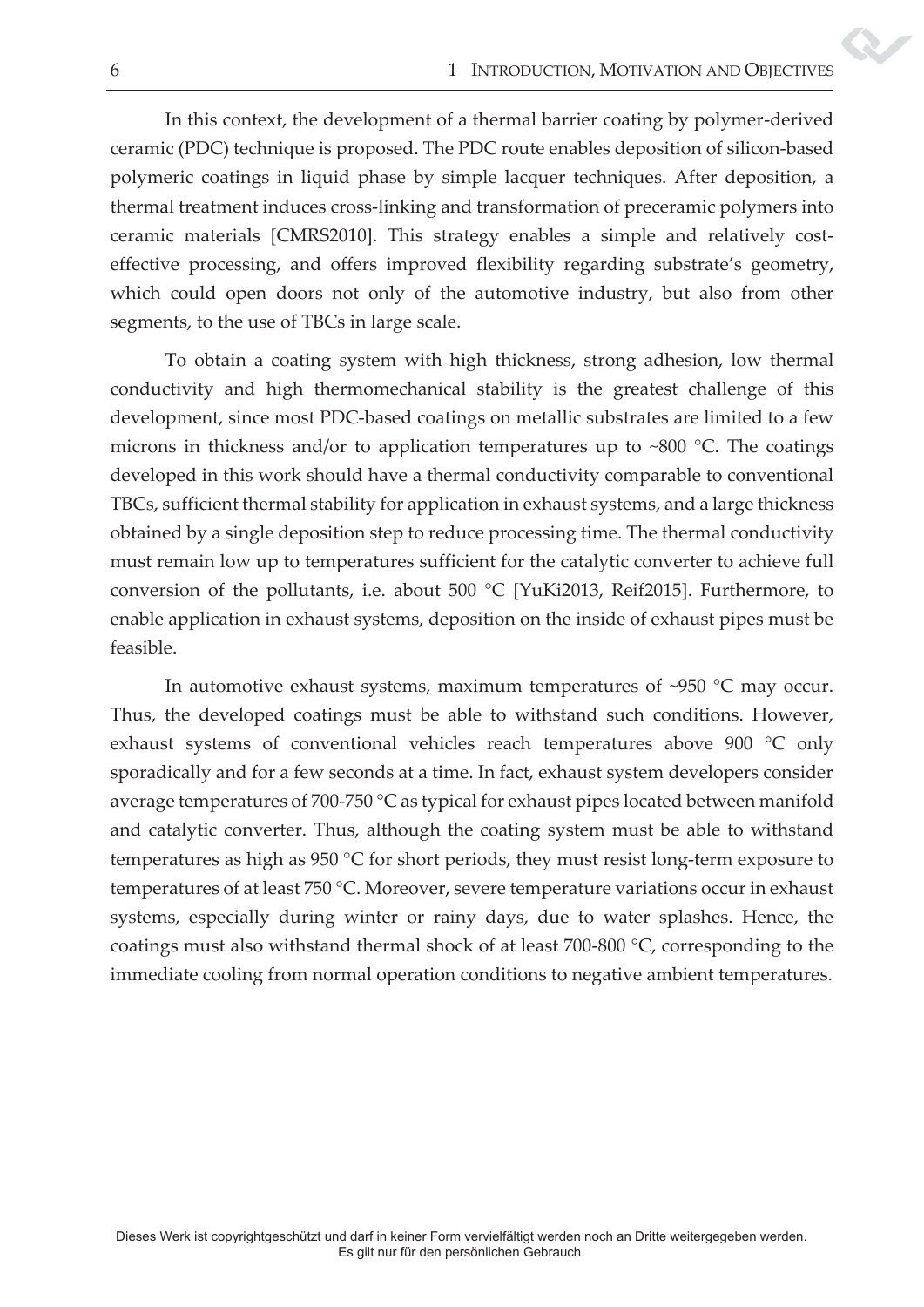# **2 BACKGROUND AND LITERATURE OVERVIEW**

This chapter presents a background for the development of thermal barrier coatings by PDC-processing with focus on application in automotive exhaust systems. The following sections offer an overview about PDC technology with emphasis on coatings, on conventional processing and properties of thermal barrier coatings, as well as on exhaust systems and automotive emissions.

## **2.1 General aspects of polymer-derived ceramics (PDCs)**

The polymer-derived ceramic route is an alternative method for preparation of ceramic materials. It is based on the conversion of suitable molecular precursors, generally called preceramic polymers, into ceramics by a series of thermally and/or chemically-induced processes. The resulting ceramics may be binary materials like Si3N4, SiC, BN, and AlN; ternary such as SiCN, SiCO, and BCN; or even quaternary like SiCNO, SiBCN, SiBCO, SiAlCN, and SiAlCO [CMRS2010]. In fact, some of these phases – e.g. SiCN – can only be synthesized homogeneously by PDC processing [PeVB1990].

In comparison to traditional methods for preparation of ceramics, like powder sintering, the PDC-route offers advantages such as lower processing temperature and time, better adjustment of properties, homogeneity in a molecular level, and chemical purity. Notwithstanding, the most interesting characteristic of this processing route is the large variety of shaping techniques, achieving in several cases near-net-shaped parts before any treatment at high temperatures. Preceramic polymers may be formed into complex and/or highly porous 3D parts [CoHe2002, Motz2006], coatings [ToBo2008b, GKDD2009] and fibers [MBCT2007, FBNK2014] through the most varied methods, including typical techniques for polymer processing.

The work of Fritz and Raabe in the 1950s [FrRa1956], reporting about conversion of polycarbosilanes into SiC-based ceramics, is considered the starting-point of the PDC technology. In the following decade, several other studies on the preparation of ceramic materials from molecular precursors were published, among which those of Ainger and Herbert [AiHe1960] and Chantrell and Popper [ChPo1964] standout. In the beginning of the 1970s, first approaches combining the use of molecular precursors and shaping techniques were developed in Germany [Verb1973, VeWi1974, WiVM1974]. Short after, polymer-derived ceramic fibers were developed in Japan [YaHO1975, YHOO1976]. Since then, the PDC technique evolved and the number of applications increased tremendously.

7 7

S.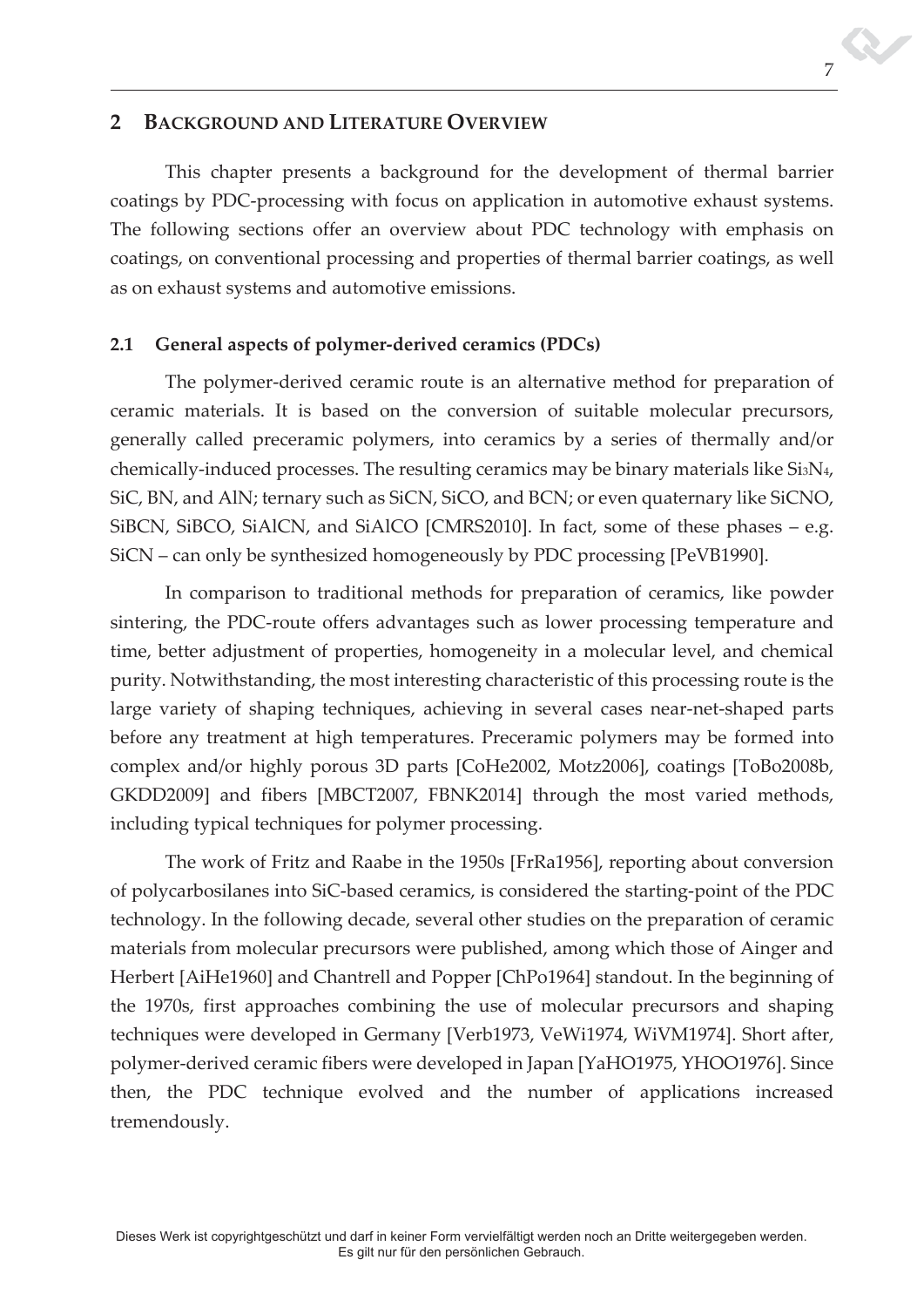Due to several advantages, interest for PDC technology grows from year to year. Hence, the PDC technique has been subject of a large number of review papers and books throughout the last decades [WyRi1984, PeVB1990, BiAl1995, Grei2000, RMHK2006, CMRS2010, CRSK2010, Bern2012, BFPS2014]. Today, progress of the technology relies mainly on synthesis of tailored preceramic polymers, on understanding and modifying parameters for polymer-to-ceramic conversion and on the use of fillers, to enable preparation of complex shapes and to improve and/or modify properties of ceramic products. Thus, these three main topics are discussed with further details in the following sections.

## *2.1.1 Preceramic polymers*

The characteristics of preceramic polymers have strong influence on the properties of resulting ceramics. Therefore, an extensive variety of ceramic materials can be prepared by PDC processing only by changing or tailoring precursors. Indeed, the modification and synthesis of new preceramic polymers is a recurrent topic of research in the last decades [Seyf1995, RKDR1996, AbGu2004, ZSMK2012, FSKH2013].

To the group of preceramic polymers belong metalorganic compounds, mostly based on silicon with additional elements (e.g. B, N, C, O) in the main chain, with side groups R = hydrogen, alkyl, vinyl, aryl, etc. [Grei2000, RMHK2006], as exemplified in Fig. 2.1.1. Composition of backbone as well as of side groups attached to it will dictate which ceramics may be obtained. They will determine, especially, phase composition and distribution of elements in the ceramic products, as well as the properties of the material as a polymer and as a ceramic. Indeed, properties like chemical and thermal stability, solubility, rheological behavior and optical characteristics may be tailored simply by changing side groups. Side groups also allow adjustment of physicochemical behavior related to cross-linking reactions and to polymer-to-ceramic conversion [BiAl1995, RMHK2006, CMRS2010].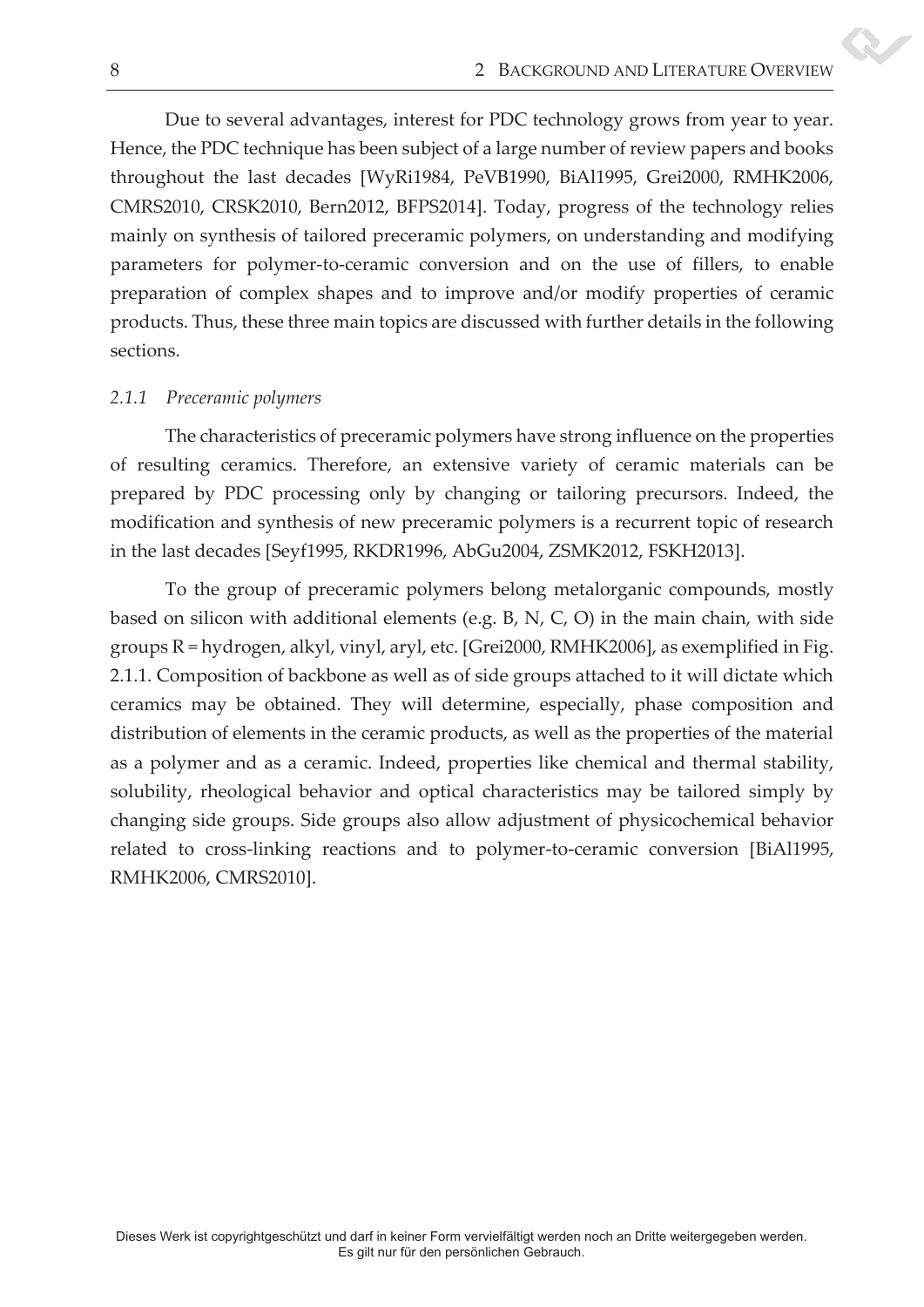

*Fig. 2.1.1: Examples of basic units of usual silicon-based preceramic polymers.* 

Industrial production of silicon-based polymers only became possible in the 1940s after development of the Müller-Rochow process by E. G. Rochow (USA) and R. Müller (Germany) to produce organochlorosilanes. Today, a great variety of these compounds is produced from chlorosilanes, including polycarbosilanes, polysilazanes and polysiloxanes. However, in order to be suitable as precursor for PDC processing, polymers must fulfill some requirements. The first requirement is a sufficiently high molecular weight, to prevent volatilization of light compounds during thermal treatment, enhancing the ceramic yield  $\alpha_{pc}$  (defined as the mass residue in percent after polymer-to-ceramic transition related to the initial mass of precursor) [CMRS2010]. During the last years, a great amount of novel polymers were developed, which can provide ceramic yields of 90% or more [Grei2000]. The second requirement is a latent reactivity. The presence of specific chemical groups, which upon curing and cross-linking form branched structures, ensure such reactivity, turning fusible or liquid polymers into thermoset materials. This latent reactivity is normally related to unsaturated organic groups (e.g. vinyl) or to highly reactive bonds such as Si-H or N-H [WyRi1984]. The third requirement is an appropriate and controllable rheology and/or solubility to allow shaping of the polymer for the respective application (bulk parts, fibers, coatings, porous materials, etc.). Precursors are liquid or solid, depending on their structure and molecular weight. If they are solid, they must be soluble or meltable at low temperatures, usually below 150 °C, in order to be suitable for PDC processing. Processing in liquid phase

 Dieses Werk ist copyrightgeschützt und darf in keiner Form vervielfältigt werden noch an Dritte weitergegeben werden. Es gilt nur für den persönlichen Gebrauch.

9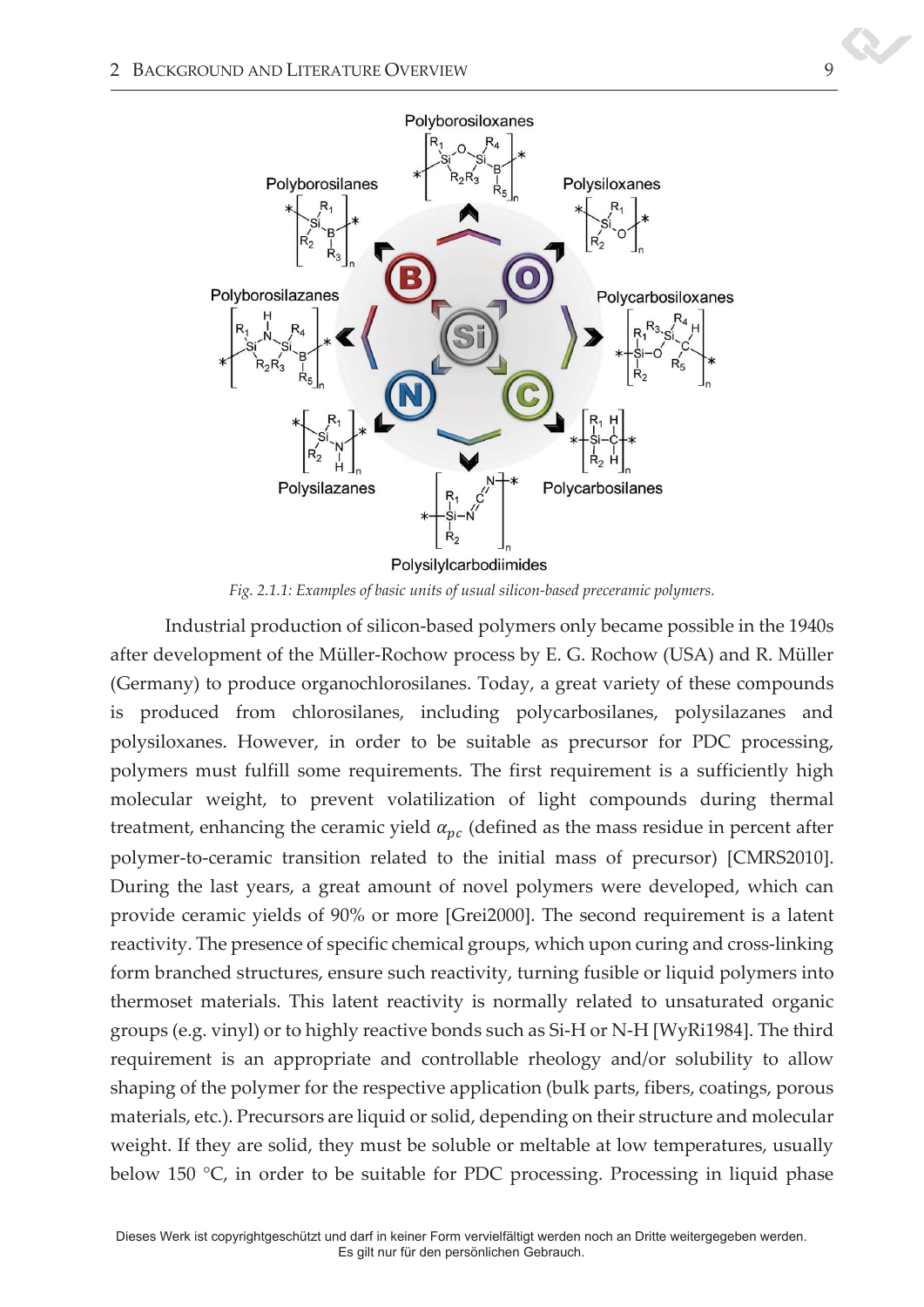enables application of polymer shaping methods to obtain near-net-shaped parts, reducing finishing work in comparison to powder technology [Grei1998].

The most famous materials among preceramic polymers are the silicones, which belong in the class of polyorganosiloxanes. These polymers - backbone composed of Si and O atoms, with hydrogen and organic substituents - have been studied and synthesized since beginning of the  $20<sup>th</sup>$  century [KiLl1901]. Additionally to outstanding properties in polymeric state, polyorganosiloxanes may also be used as precursors for preparation of ceramics in the system SiCO by PDC processing [BlMK2005]. Another well-known class of preceramic polymers is that of polycarbosilanes, with -Si-Cbackbone. Polycarbosilanes are usual precursors for SiC-based ceramics by means of a pyrolytic process [RRBB1997]. Indeed, the precursor used by Yajima and coworkers in their breakthrough study published from 1975 [YaHO1975] about development of polymer-derived ceramic SiC fibers was a polycarbosilane.

Polymers with Si and N in the backbone  $-$  called polysilazanes  $-$  or with Si, C and N, like polycarbosilazanes and polysilylcarbodiimides are interesting precursors for PDC processing, especially to prepare SiCN-based materials [SeWi1984, DrRi1997, RGMD1997, GRSM1997, RKGG1998, ZKMM1999, Motz2006, Luka2007]. In fact, the pioneering work of Verbeek and co-workers in the 1970s proposed the use of polycarbosilazanes to obtain small diameter SiCN ceramic fibers [Verb1973, VeWi1974, WiVM1974].

Other molecular precursors have been studied and used for preparation of ceramic materials by PDC processing. Among them, polysilazanes, polysilylcarbodiimides and polysilanes modified with boron or aluminum standout and were used for preparation of SiBCN [RKDR1996, BKMW2001], SiAlCN [BWAM2004, MUKS2006] and SiAlON [SRCB1991, PBCL2014] ceramics. Furthermore, preparation of ceramics from preceramic polymers modified with transition metals has been carried out as well. Especially tailoring with late transition metals (e.g. Fe, Co, Ni, Pd, Pt, Cu, Ag and Au) is of utmost relevance due to enhanced magnetic properties and potential applications in catalytic systems [YIYO1981, BaSo1991, GSKH2010, ZaMK2011, ZSMK2012].

#### *2.1.2 Polymer-to-ceramic conversion*

Polymer-to-ceramic conversion is a complex process, which involves a series of transformations responsible for drastic structural changes in precursors. As mentioned earlier, one of the fundamental requirements of preceramic polymers is to have a latent reactivity. Products of precursor syntheses – reactions of halogenosilanes by hydrolysis, ammonolysis, etc. – are usually mixtures of oligomers and low molecular weight polymers, which may easily volatilize and depolymerize, resulting in low ceramic yields.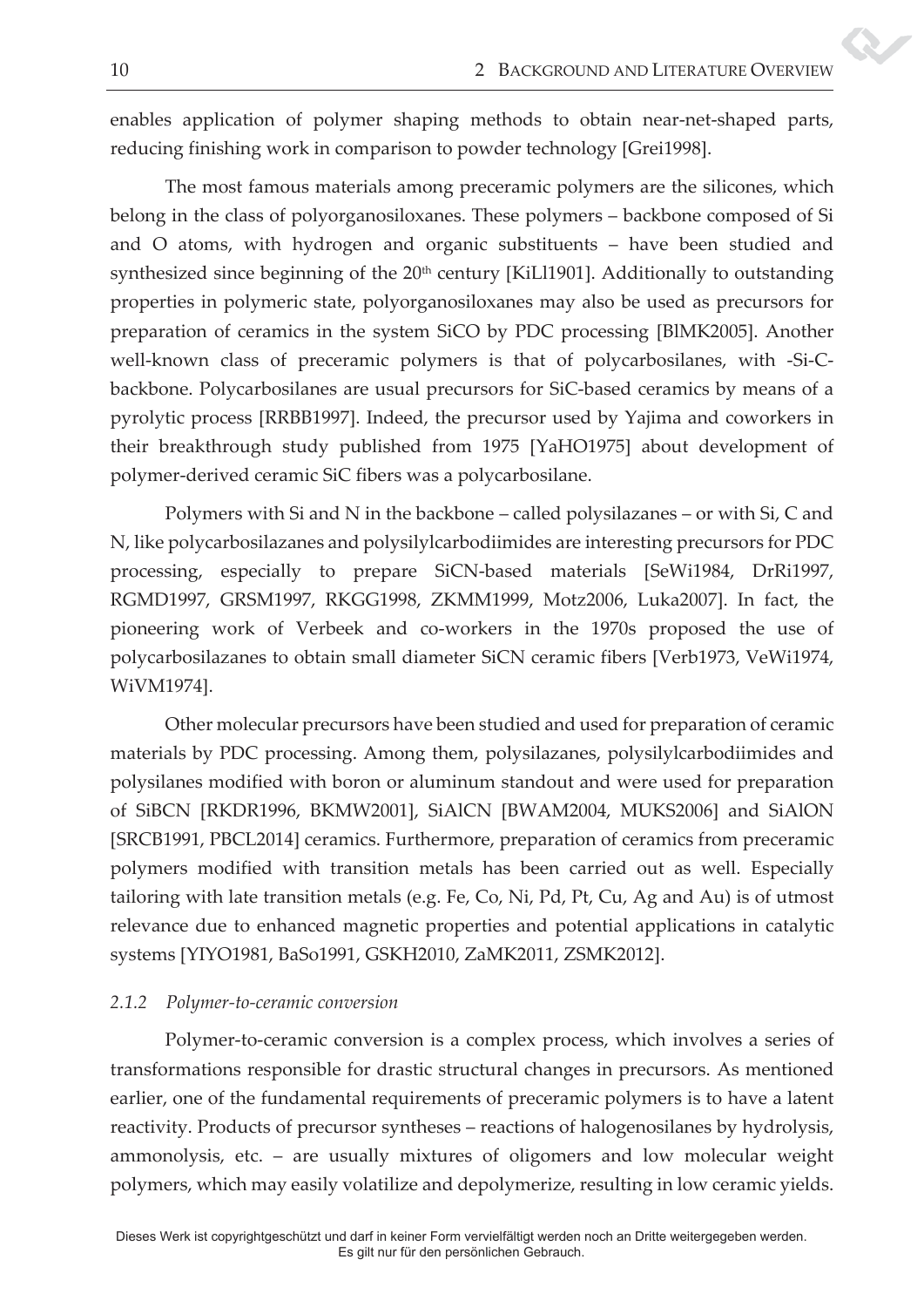To avoid volatilization, precursors must undergo cross-linking reactions, which increase the molecular weight prior to ceramization [SeWi1984, BlSL1989]. Cross-linking occurs through thermally- or catalytic-induced condensation and/or addition reactions of certain functional groups, such as Si-H, Si-OH, Si-vinyl [IcTI1987, CMRS2010, MSTK2012]. Although in some extent necessary, an excessive cross-linking might prevent further shaping [WWPK2004]. Therefore, control of cross-linking reactions must be taken carefully into consideration during PDC processing. When complete, cross-linking of a suitable precursor results in a solid thermoset polymer, which will not decompose or deform significantly during ceramization [LaBa1993, BiAl1995]. This enables machining of parts before ceramization, reducing wear of tools and avoiding damage of products during finishing process [RGBB2005, Motz2006]. Aside from thermic/catalytic methods, cross-linking may be carried out by several other processes, including UV [SBGH2004, PKKS2007], laser [FTNS2005], electron or γ-ray radiation curing [INOS2001, ISTN2004, FSKH2013], plasma [Lipo1988] and other reactive environments [RaLL1990, Hase1992, PGDM2008].

The next transition is called ceramization and involves thermolysis (generally called pyrolysis) and evaporation of organic groups, which cause the organic-toinorganic transformation of precursors, resulting in amorphous ceramics [SoBM1988]. Rearrangement and radical reactions initiate at temperatures above 300 °C, resulting in cleavage of chemical bonds and release of organic functional groups (CH4, C6H6, CH3NH2, NH3, etc.) [Grei2000, MSTK2012]. Also pyrolysis may be carried out by different methods, like hot pressing [IGBA2002], spark plasma sintering (SPS) [SSKM2015], chemical vapor deposition (CVD) [BSMH2001], plasma spraying [KrUl2006], radiation pyrolysis [ChMa1991], laser [MHTA2003], microwave [DSCP2000], ion irradiation [PiCS2000], and others. Some of these methods even combine shaping and pyrolysis processes in one single step. Nevertheless, pyrolysis in furnace using a suitable atmosphere is still the most common method.

The polymer-to-ceramic conversion is usually completed below 1100 °C [CMRS2010]. However, ideal conditions for cross-linking and ceramization processes depend strongly on the chemical structure of the precursor. Furthermore, by changing conditions for cross-linking and/or ceramization (temperature, heating rate, atmosphere, etc.), different materials may be obtained [BPGC1993].

Amorphous PDCs may be further treated to originate crystalline ceramics. For a great number of applications, crystallization is not necessary, frequently even avoided, and processing is terminated in amorphous stage. Indeed, some PDCs have the capability of avoiding crystallization at temperatures up to 1700 °C [RKDR1996], whereas others  $$ especially ceramics containing oxygen - may crystallize at temperatures as low as 1000-

S.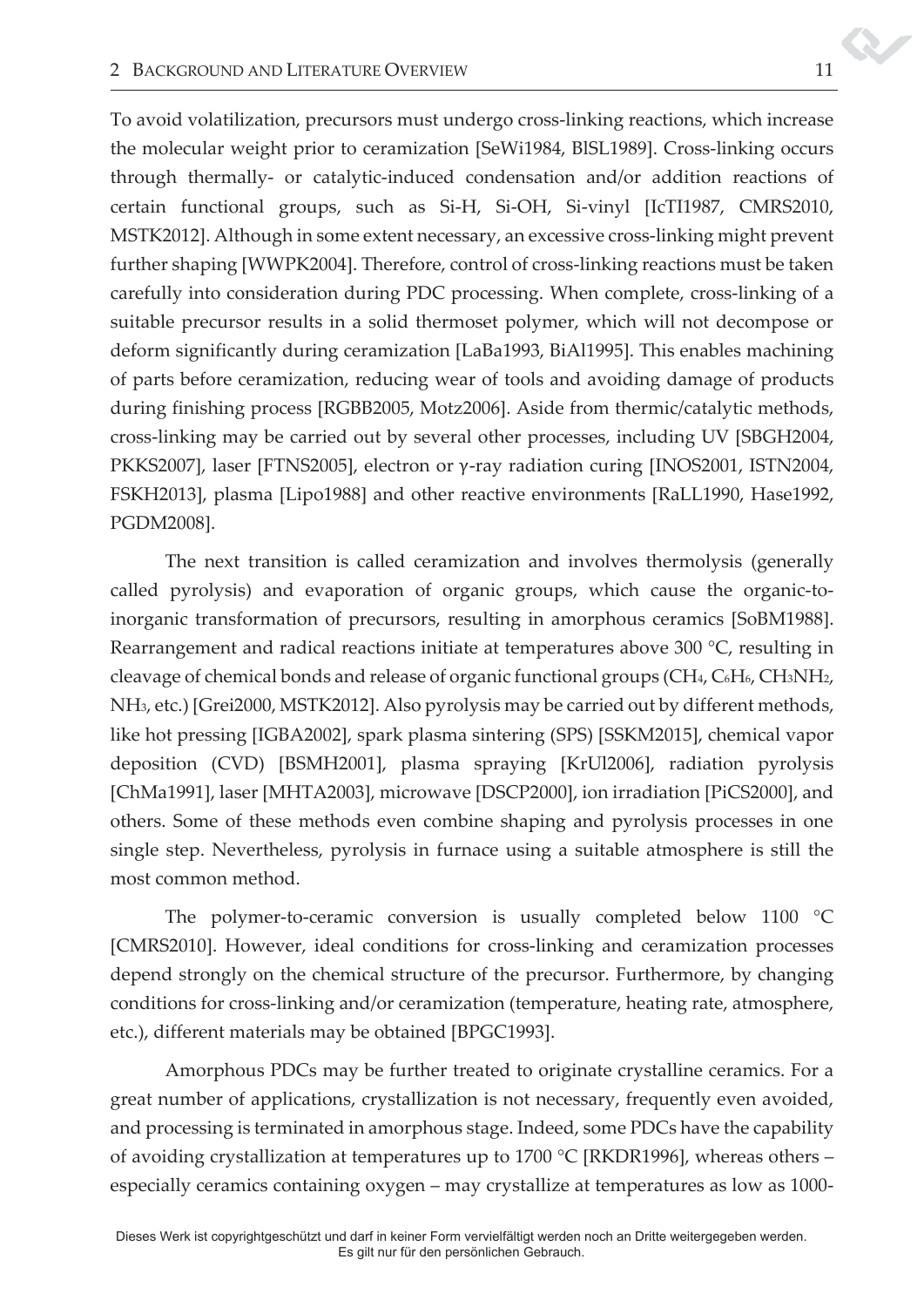1200 °C [Grei2000]. One example of a desired crystallization is the preparation of polycrystalline Si3N4/SiC nanocomposites from preceramic polymers, which show better properties than mixtures of the individual ceramics [WKSM1990, Niih1991, RKSA1995, RGMD1997]. Fig. 2.1.2 summarizes the general correlation between PDC processing stages [CMRS2010] and precursor's mass change with the temperature.



*Fig. 2.1.2: Temperature range of the transformations during PDC processing and example of mass change with temperature (polycarbosilazane under inert atmosphere).* 

 The PDC route enables preparation of different ceramics at lower temperatures compared to powder sintering process. However, the polymer-to-ceramic transition is associated to major changes in the materials. To evaluate these changes, two important parameters are used as references:

$$
\alpha_{pc} = \frac{m_c}{m_p} \tag{Eq. 2.1.1}
$$

where  $\alpha_{pc}$  is the ceramic yield ( $m_c$  and  $m_p$  are the masses of ceramic and polymer, respectively), and

$$
\beta_{pc} = \frac{\rho_p}{\rho_c} \tag{Eq. 2.1.2}
$$

where  $\beta_{pc}$  is called density ratio ( $\rho_c$  and  $\rho_p$  are the densities of ceramic and polymer, respectively). A mass loss of typically 10-30% [Grei2000] occurs during polymer-toceramic transformation ( $\alpha_{nc}$  < 1). Furthermore, a drastic densification of the material (from about 1 g cm<sup>-3</sup> as precursor to 2-3.5 g cm<sup>-3</sup> as ceramic) takes place ( $\beta_{pc}$  < 1). Hence,  $\alpha_{pc}\beta_{pc}$  < 1 for all PDC systems known. This means that the volume of material reduces during the polymer-to-ceramic transition and this volume change results either in formation of porosity or in shrinkage of the shaped part, most commonly both. In early stages of ceramization, a series of open-pore channels is formed, which might close again during thermal treatment  $-$  in this case, called transient porosity  $[Grei2000]$   $-$  or might be partially retained in the final product as residual porosity. Shrinkage is the greatest drawback of the PDC technology. Assuming isotropic behavior, let the linear shrinkage during polymer-to-ceramic transition  $\varepsilon_{pc}^l$  be considered as a function of  $\alpha_{pc}\beta_{pc}$  and of the volume fraction of voids  $V_v$  as follows:

Dieses Werk ist copyrightgeschützt und darf in keiner Form vervielfältigt werden noch an Dritte weitergegeben werden. Es gilt nur für den persönlichen Gebrauch.